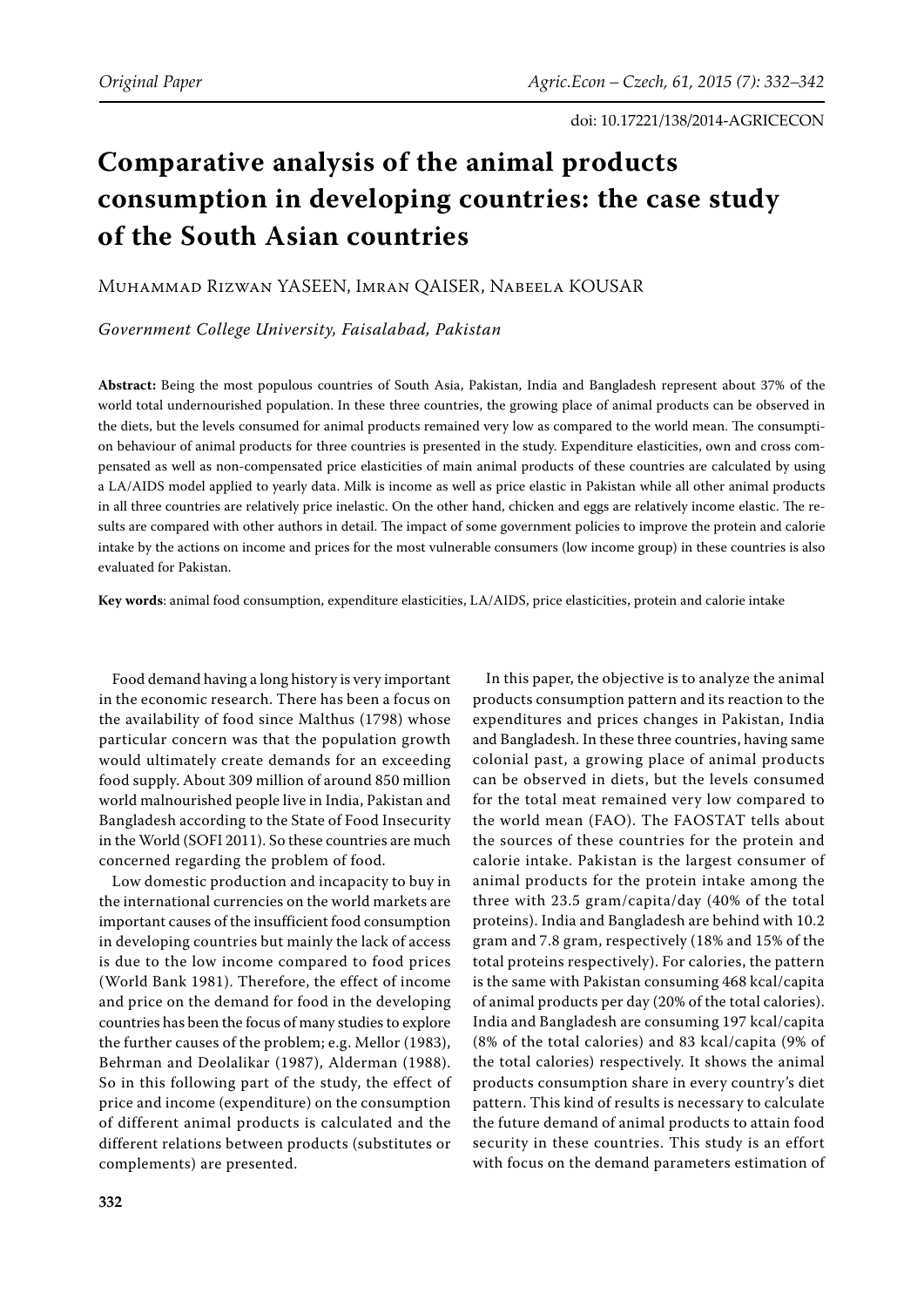the main animal products towards this direction. The calculation of the animal products demand elasticities aids to forecast their future demand under different scenarios of prices and income and may be worthy for the policy planners on important policy decisions.

# **METHODOLOGY**

## **The LA/AIDS approach**

The Almost Ideal Demand System (AIDS) having considerable advantages over all other models was developed by Deaton et al. (1980a, b). The linear approximation version of the AIDS model called LA/AIDS Alderman (1988) is used in this paper. This model is based on a following particular form of the cost function (Holt and Goodwin 2009):

$$
lnC(p, U) = (1 - U) ln a(p) + Unb(p)
$$
 (1)

while *p* is the vector of prices of the *n* products and *U* denotes the utility index. The value of this index is between 0 (subsistence) and 1 (bliss).

There the expenditure share is:

$$
s_{i} = \alpha_{i} + \sum_{j=1}^{n} \gamma_{ij} \ln p_{i} + \beta_{i} \ln \frac{M}{P}
$$
  
where *i*, *j* = 1, 2, ..., *n* (2)

where  $p_i$  and  $x_i$  are the price and consumption of  $i^{\text{th}}$ good, respectively, while *M* is the total spending of the *n* goods.

The price index *P* is defined by

$$
\ln P = \alpha_0 + \sum_{k=1}^{n} \alpha_k \ln p_k + \frac{1}{2} \sum_{k=1}^{n} \sum_{j=1}^{n} \gamma_{kj} \ln p_k \ln p_j \quad (3)
$$

with

$$
\gamma_{ij} = \frac{1}{2} \left( \gamma_{ij}^* + \gamma_{ji}^* \right) \tag{4}
$$

Linear homogeneity of the cost function, the symmetry of the second-order derivatives, and adding up across the share equations implies the following set of restrictions:

$$
\sum_{i=1}^{n} \alpha_i = 1, \quad \sum_{i=1}^{n} \gamma_{ij} = \sum_{j=1}^{n} \gamma_{ij} = 0, \qquad \sum_{i=1}^{n} \beta_i = 0, \qquad \gamma_{ij} = \gamma_{ji}
$$
 (5)

In the LA version of AIDS, the price index is approximated by the linear function:

$$
\ln P = \sum_{i} s_i \times \ln p_i \tag{6}
$$

and the elasticities are calculated by the following expressions:

For the Marshallian (or uncompensated) elasticity of product *i* consumption relative to price of product *j.*

$$
Marshallian \; elasticity = E_{ij}^{M} = -\delta_{ij} + \frac{\gamma_{ij}}{s_i} - \beta_i \frac{s_j}{s_i} \; (7)
$$

where  $\delta_{ii}$  is the Kronecker delta term (that is 1 when  $i = j$  or 0 when  $i \neq j$ 

For the expenditure (income) elasticity of product *i* consumption

$$
Income elasticity = E_i^R = 1 + \frac{\beta_i}{s_i}
$$
\n
$$
(8)
$$

For the Hicksian (or compensated) price elasticities

$$
E_{ij}^H = E_{ij}^M + E_i^R s_i \tag{9}
$$

For Allen substitution elasticities<sup>1</sup>

$$
A_{ij} = E_{ij}/S_j \tag{10}
$$

## **INTERPRETATION AND USES OF THE LAGGED VARIABLES**

In general, the changes in price or income do not influence the food market immediately and completely in the year in which they took place. In fact the impact on consumption of each product is felt over several periods and depends on the situation during the previous period. To model this, we introduced the lagged value of the share of expenditure in the second member of the various expenditure share equations. For example a simplified equation is:

$$
s_i(t) = g_0 + a_i s_i(t-1) + c_i \times \ln p_i(t) +
$$
  
+ 
$$
d_i \times \ln M(t) / P(t)
$$
 (11)

The parameter  $a_i$  measures the importance of the "memory" effect. In term of variation between year *t* and year  $t - 1$ , one can write:

$$
\Delta s_i(t) = a_i \times \Delta S_i(t-1) + c_i \times \Delta \ln p_i(t) + d_i \times \Delta \ln \frac{M(t)}{P(t)}
$$
\n(12)

<sup>1</sup> Allen elasticity measures substitution level between two products. More precisely its value represents percentage changes of ratio of consumption between two products when their relative price changes by 1%.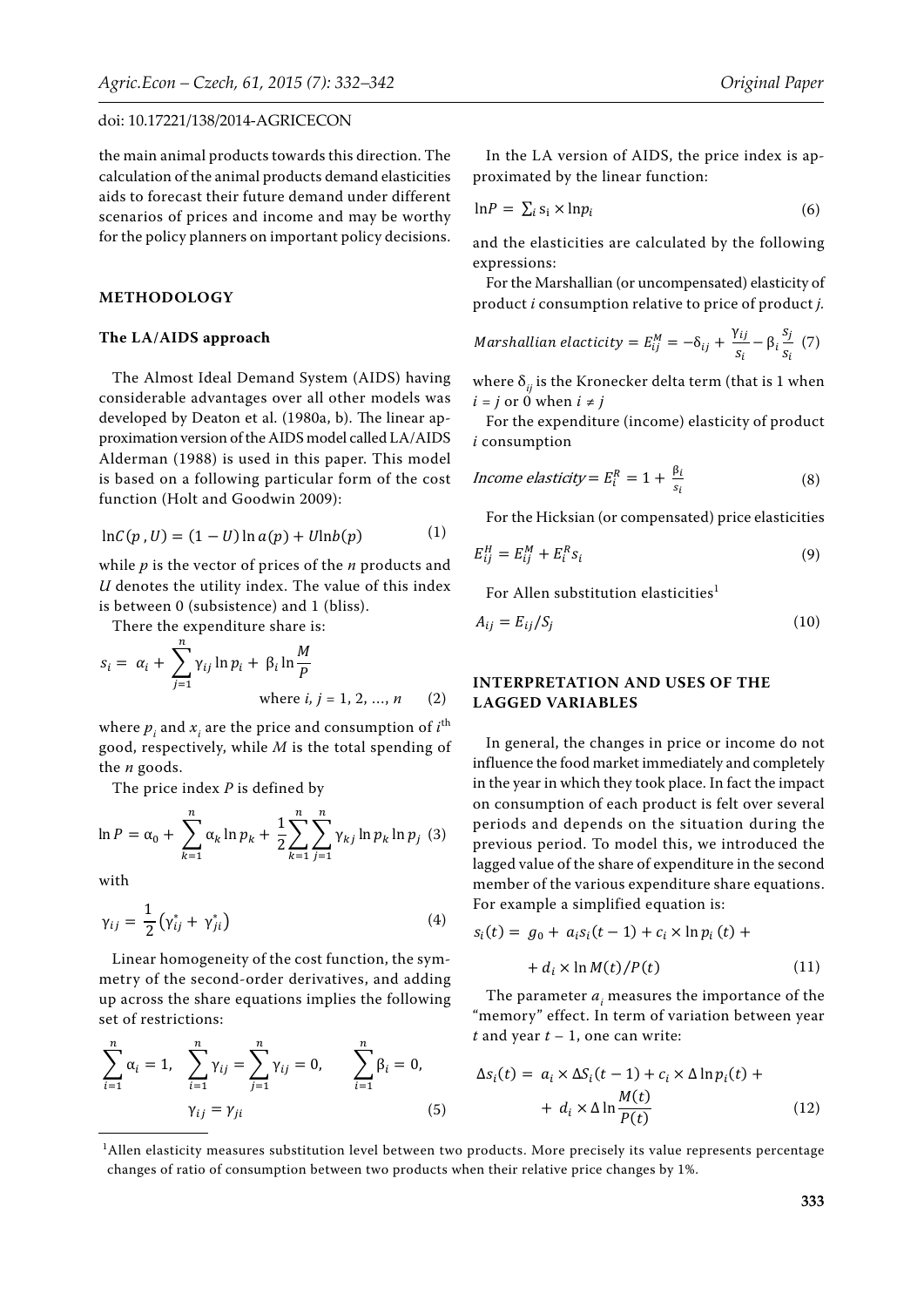That can be written as:

$$
\Delta S_i(t) = a_i^n \Delta S_i(t - n) + c_i \times (1 - a_i^n) / (1 - a_i) \times x \tag{13}
$$

when for *n* periods:  $Δlnp_i(t) = x$  is constant and real income is constant:  $M(t)/P(t) =$  constant

If  $a_i$  is inferior to 1 (and very small), then the term  $a_i^n$  become negligible and the variation of expenditure share is equal to  $c_i \times x$  (expression without the lagged variable) multiplied by a specific coefficient  $k_i = (1 - a_i^n)/(1 - a_i) \approx 1/(1 - a_i)$  that permits to pass from short term elasticity *EST* to the long term elasticity *ELT*.

Generally (for the Hicksian, Marshallian and income elasticity), one can write:

$$
E_{ij}^{LT} = k_i E_{ij}^{ST} \tag{14}
$$

In the "normal case" ( $|a_i| < 1$ ), the long-run elasticities have the same sign as the short-term elasticities and are greater in the absolute value when  $\mathbf{a}_\text{i}$  is positive. The data (consumption and price) used in LA/AIDS model for the three countries are taken from the FAOSTAT database<sup>2</sup> from 1991 to 2009. Regarding the food taken into account, we selected six products<sup>3</sup> (eggs, milk, bovine meat, chicken meat, goat/sheep meat and other meat).The LA/AIDS model estimated a system of five (or four) equations with six (or five) products for each country by the FIML (Full Information Maximum Likelihood) method. It is conventional to introduce some "dummy variables" that are intended to counteract problems due to the possible economic conjectural events unrelated to the changes in prices and incomes (outliers).

# **ANALYSIS OF MAIN RESULTS FOR DEMAND OF ANIMAL PRODUCTS**

Different results of the estimations for demand of animal products for the three counties are indicated in Tables 1 to 6.

The coefficients of the five (or four) equations of the AIDS system for Pakistan, India and Bangladesh respectively are represented in Table 1. The  $R^2$  value for

eggs of Pakistan is the weakest among the three countries, while  $R^2$  values for all other products of three countries are more than 0.60. The  $R^2$  adjusted values represent the same trend as  $R^2$  values. Concerning the Durbin-Watson, values are generally near to 2. So we can consider that the forms of equations with a lagged variable control the autocorrelations. For the coefficients of the own price value in the equation of many animal products (in fact of each  $\boldsymbol{s}_i$  which is the part of total expenditure due to this product), the sign is mostly negative. Many coefficients corresponding to cross effects are also significant.

Table 2 represents the Hicksian (compensated) short term elasticities for six animal products (eggs, milk, bovine meat, chicken meat, goat/sheep meat and other meat) of India, Pakistan and Bangladesh respectively. For eggs and milk, Pakistan has the largest absolute values showing the greater effect of the price change on its consumption followed by India and Bangladesh. So, one unit increase of the price of eggs and milk reduces their consumption considerably more in Pakistan as compared to other countries. In Pakistan and India, the poultry sector has been evolved very quickly as a result of the growing production and the consumption is increased due to the increased supply instead of price changes, so the elasticities are positive for these products. All values  $(< 1)$  show that all other products are relatively inelastic in the short run.

From the Hicksian elasticities matrix, it is possible to calculate the Allen substitution matrix which is a symmetric matrix and indicates the intensity of relations between two products. When the sign is negative, the products are complements and vice versa. When two products are complement, then the price decrease of one product increases the other product consumption. A **substitute good**, in contrast to a complementary one, is a good with a positive cross-elasticity of demand. The matrix of the Allen substitution elasticities for different products is presented in Table 3.

Table 4 is used to present the relations between different animal products. Milk and eggs are substitute products for all three countries. Bovine meat is the complement of all products except milk for

 $^{2}$ The producer prices given by FAOSTAT are used as proxy for consumer prices.

 $3$ Though fish and aquatic products are very important in these three countries, it was not possible to take in account these products because data for these products are not available for these countries. The number of products taken in account is different according to country because either some products are not consumed in a country (beef in India) or data are not available in FAOSTAT.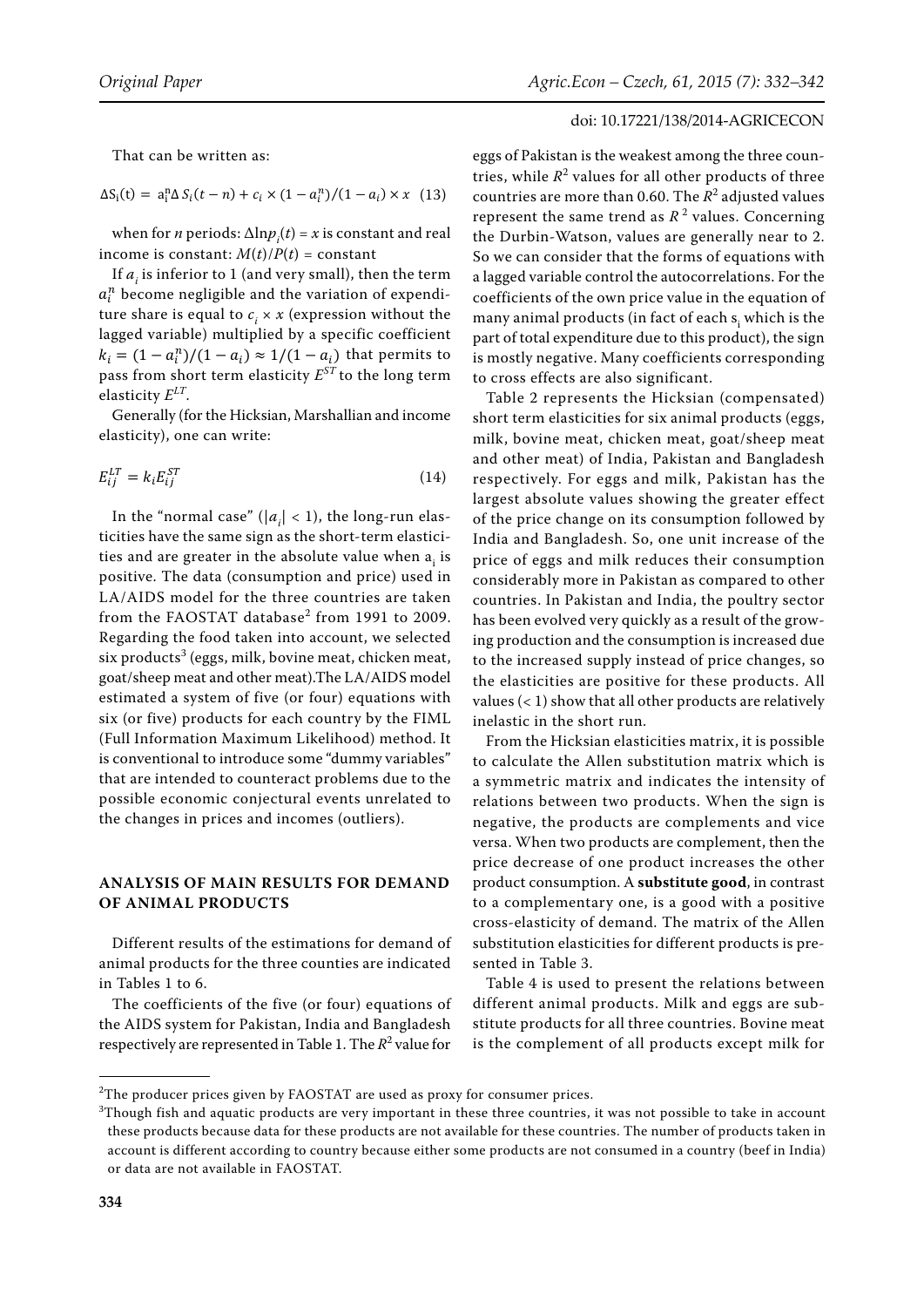|                |             | Eggs        |            |             | Milk                 |             | Bovine               |                          | Chicken    |            | Other meat            |            |
|----------------|-------------|-------------|------------|-------------|----------------------|-------------|----------------------|--------------------------|------------|------------|-----------------------|------------|
|                | Pakistan    | India       | Bangladesh | Pakistan    | India                | Bangladesh  | Pakistan             | Pakistan                 | India      | Bangladesh | Pakistan              | India      |
|                | $0.12***$   | $-0.12***$  | $-0.42***$ | $-0.9***$   | $1.31***$            | $1.24***$   | 0.41                 | 0.02                     | $-0.80***$ | $0.20***$  | $0.004***$            | $0.20***$  |
| constant       | (0.04)      | (0.04)      | $-0.08$    | (0.35)      | (0.12)               | $(0.1)$     | (0.25)               | (0.005)                  | (0.12)     | (0.06)     | $\left( 0.001\right)$ | (0.02)     |
|                | $0.02***$   | $0.04***$   | $0.20***$  | $-0.01*$    | $-0.03***$           | $-0.09***$  | $-0.01*$             | $0.007***$               | $-0.005$   | $-0.02$    | $-0.0002***$          | $-0.01***$ |
| Eggs           | (0.003)     | (0.004)     | (0.04)     | $(0.01)$    | (0.004)              | (0.02)      | (0.001)              | (0.002)                  | (0.003)    | (0.02)     | (0.0002)              | (0.001)    |
|                | $-0.012*$   | $-0.02***$  | $-0.09***$ | $0.07\,$    | $0.12***$            | $0.23***$   | $-0.02$              | $-0.007$                 | $-0.06***$ | $-0.07***$ | $-0.0003***$          | $-0.01***$ |
| Milk           | (0.01)      | (0.004)     | (0.02)     | (0.05)      | (0.01)               | (0.02)      | (0.05)               | (0.009)                  | $(0.01)$   | $(0.01)$   | (0.0001)              | (0.02)     |
|                | $-0.01*$    |             |            | $-0.02$     |                      |             | $0.04\,$             | $-0.03***$               |            |            | $-0.0003***$          |            |
| Bovine         | (0.01)      |             |            | (0.05)      |                      |             | (0.05)               | $\left( 0.01\right)$     |            |            | (0.0009)              |            |
|                | $0.01***$   | $-0.01$     | $-0.02$    | $-0.01$     | $-0.06***$           | $-0.07***$  | $-0.03***$           | $0.03***$                | $0.09***$  | $0.07***$  | $-0.0002***$          | $-0.01***$ |
| Chicken        | (0.002)     | (0.0004)    | (0.03)     | $(0.01)$    | $\left( 0.01\right)$ | (0.01)      | $\left( 0.01\right)$ | (0.005)                  | $(0.01)$   | (0.03)     | (0.0003)              | (0.002)    |
|                | $-0.002***$ | $-0.001***$ |            | $-0.003***$ | $-0.01***$           |             | $-0.0003***$         | $-0.0002***$             | $-0.01***$ |            | $0.001***$            | $0.02***$  |
| Other meat     | (0.000)     | (0.0005)    |            | (0.0001)    | (0.003)              |             | (0.0001)             | (0.0003)                 | $(0.001)$  |            | (0.0001)              | (0.003)    |
|                | $-0.001$    | $-0.01***$  | $-0.06***$ | $-0.03*$    | $-0.02***$           | $-0.07$ *** | $0.03***$            | $0.01\ensuremath{^\ast}$ | $-0.02***$ | $0.02*$    | $-0.0004$             | $0.004***$ |
| Goat meat      | (0.002)     | (0.003)     | (0.02)     | (0.02)      | $(0.01)$             | (0.009)     | (0.02)               | (0.004)                  | (0.003)    | $(0.01)$   | (0.0003)              | (0.001)    |
| Log            | $-0.02***$  | $0.04***$   | $0.22***$  | $0.35***$   | $-0.1***$            | $-0.17***$  | $-0.08$              | 0.005                    | $0.20***$  | $-0.07***$ | $-0.001***$           | $-0.04***$ |
| (expenditure)  | (0.01)      | $(0.01)$    | (0.03)     | $(0.07)$    | (0.03)               | (0.03)      | (0.05)               | (0.01)                   | (0.03)     | (0.02)     | (0.0001)              | (0.004)    |
|                | $-0.31***$  | $0.1\,$     | $-0.05$    | $0.26***$   | $0.04\,$             | $-0.02$     | $0.05\,$             | 0.08                     | $-0.03$    | $0.02\,$   | $0.14***$             | $0.01\,$   |
| Lag(1)         | (0.10)      | (0.08)      | (0.08)     | (0.03)      | (0.04)               | (0.07)      | (0.04)               | (0.15)                   | (0.04)     | (0.08)     | (0.25)                | (0.08)     |
| $\mathbb{R}^2$ | 0.53        | $0.87\,$    | $0.87\,$   | 0.82        | 0.68                 | 0.91        | 0.68                 | 0.85                     | 0.78       | 0.91       | 0.98                  | 0.98       |
| $R^2$ ajust    | 0.39        | 0.77        | 0.8        | 0.64        | 0.43                 | 0.86        | 0.35                 | 0.70                     | 0.62       | 0.86       | 0.95                  | 0.97       |
| УX             | 1.4         | 1.29        | 1.54       | 2.09        | 1.24                 | 2.1         | 1.77                 | 1.36                     | 1.30       | 1.5        | 1.36                  | 1.25       |

Source: Own calculation Source: Own calculation

**335**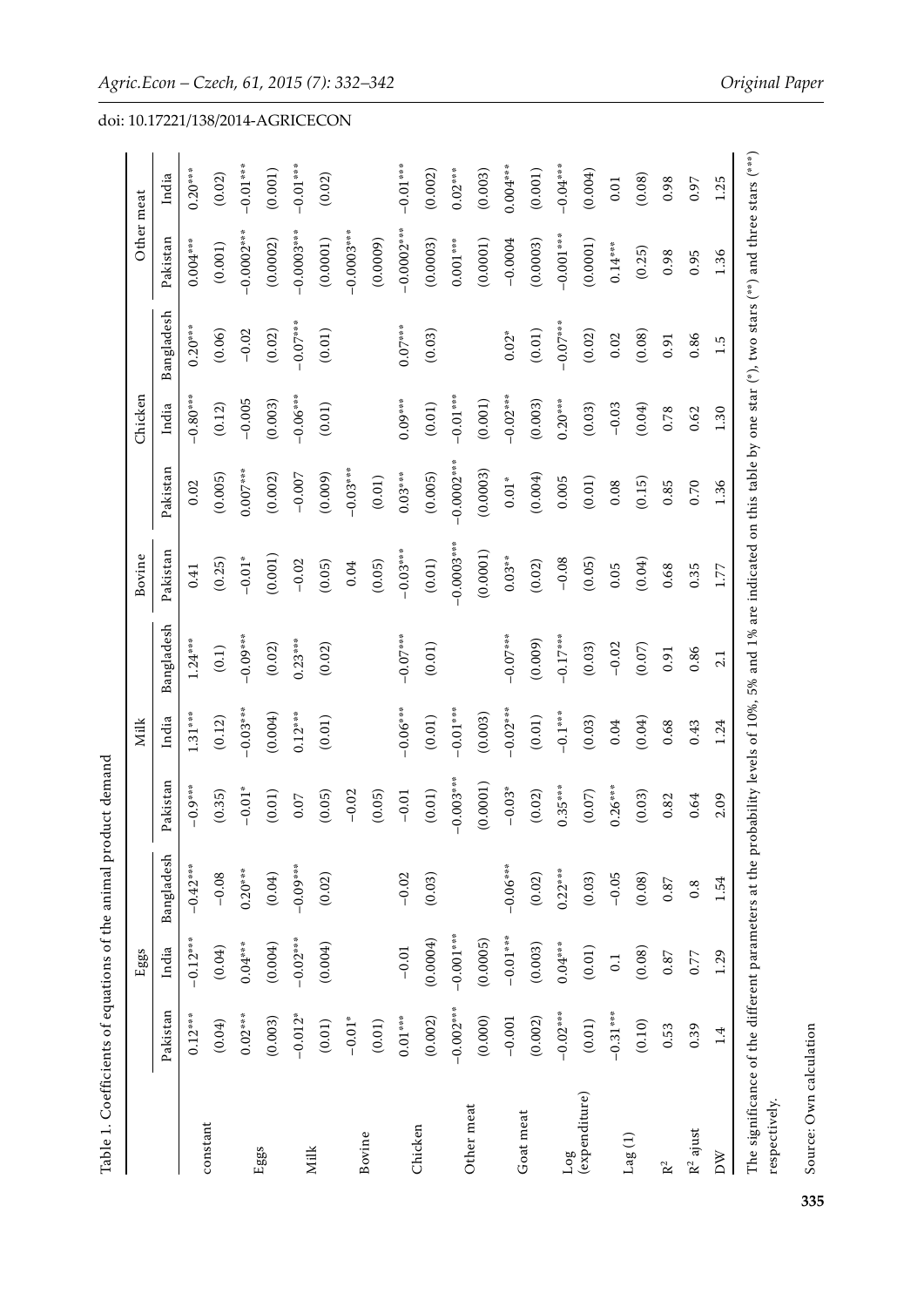|                    |                                 | Eggs    | Milk    | Bovine  | Chicken | Other meat | Goat/sheep meat |
|--------------------|---------------------------------|---------|---------|---------|---------|------------|-----------------|
|                    | Pakistan                        | $-0.37$ | 0.24    | $-0.23$ | 0.3     | $-0.01$    | 0.06            |
| Eggs               | India                           | $-0.03$ | 0.15    |         | $-0.04$ | $-0.01$    | $-0.08$         |
|                    | Bangladesh                      | $-0.02$ | 0.03    |         | 0.06    |            | $-0.07$         |
|                    | Pakistan                        | 0.01    | $-0.2$  | 0.14    | 0.01    | 0.00       | 0.04            |
| Milk               | India                           | 0.01    | $-0.08$ |         | 0.01    | 0.01       | 0.06            |
|                    | Bangladesh                      | 0.01    | $-0.02$ |         | $-0.01$ |            | 0.02            |
| Bovine             | Pakistan<br>India<br>Bangladesh | $-0.04$ | 0.55    | $-0.62$ | $-0.17$ | 0.00       | 0.28            |
| Chicken            | Pakistan                        | 0.34    | 0.36    | $-1.22$ | 0.15    | $-0.01$    | 0.38            |
|                    | India                           | $-0.02$ | 0.08    |         | 0.13    | $-0.07$    | $-0.12$         |
|                    | Bangladesh                      | 0.08    | $-0.02$ |         | $-0.38$ |            | 0.32            |
|                    | Pakistan                        | $-0.17$ | 0.38    | $-0.11$ | $-0.16$ | 0.01       | 0.05            |
| Other meat         | India                           | $-0.02$ | 0.21    |         | $-0.27$ | 0.22       | $-0.14$         |
|                    | Bangladesh                      |         |         |         |         |            |                 |
|                    | Pakistan                        | 0.02    | 0.33    | 0.54    | 0.1     | 0.00       | $-0.99$         |
| Goat/sheep<br>meat | India                           | $-0.05$ | 0.53    |         | $-0.12$ | $-0.04$    | $-0.33$         |
|                    | Bangladesh                      | $-0.07$ | 0.04    |         | 0.26    |            | $-0.22$         |

Table 2. Hicksian short-term elasticities for the animal products

.Source: Own calculation

Pakistan. Chicken meat is the complement of all other meat products for all three countries. The common relations are eggs-milk (S), goat meat-milk (S), goat meat-eggs (C), other meat-milk (S), other meats-eggs (C), other meats-milk (S) and other meat-chicken (C).

The long- term Hicksian demand elasticities of three countries are represented by Table 5. These elasticities

Table 3. Allen short-term substitution elasticities

|            |                                 | Eggs    | Milk    | Bovine  | Chicken | Other meat | Goat/sheep meat |
|------------|---------------------------------|---------|---------|---------|---------|------------|-----------------|
|            | Pakistan                        |         | 0.35    | $-1.35$ | 12.28   | $-6.01$    | 0.73            |
| Eggs       | India                           |         | 0.19    |         | $-0.45$ | $-0.39$    | $-0.95$         |
|            | Bangladesh                      |         | 0.06    |         | 0.37    | 0.02       | $-0.34$         |
|            | Pakistan                        | 0.35    |         | 0.8     | 0.52    | 0.55       | 0.48            |
| Milk       | India                           | 0.19    |         |         | 0.1     | 0.28       | 0.7             |
|            | Bangladesh                      | 0.06    |         |         | $-0.06$ |            | 0.09            |
| Bovine     | Pakistan<br>India<br>Bangladesh | $-1.35$ | 0.8     |         | $-7.09$ | $-0.67$    | 3.13            |
| Chicken    | Pakistan                        | 12.28   | 0.52    | $-7.09$ |         | $-6.62$    | 4.25            |
|            | India                           | $-0.45$ | 0.1     |         |         | $-3.28$    | $-1.46$         |
|            | Bangladesh                      | 0.37    | $-0.06$ |         |         | $-0.55$    | 1.65            |
|            | Pakistan                        | $-6.01$ | 0.55    | $-0.67$ | $-6.62$ |            | 0.61            |
| Other meat | India<br>Bangladesh             | $-0.39$ | 0.28    |         | $-3.28$ |            | $-1.73$         |
|            | Pakistan                        | 0.73    | 0.48    | 3.13    | 4.25    | 0.61       |                 |
| Goat/sheep | India                           | $-0.95$ | 0.7     |         | $-1.46$ | $-1.73$    |                 |
| meat       | Bangladesh                      | $-0.34$ | 0.09    |         | 1.65    | 0.04       |                 |

Source: Own calculation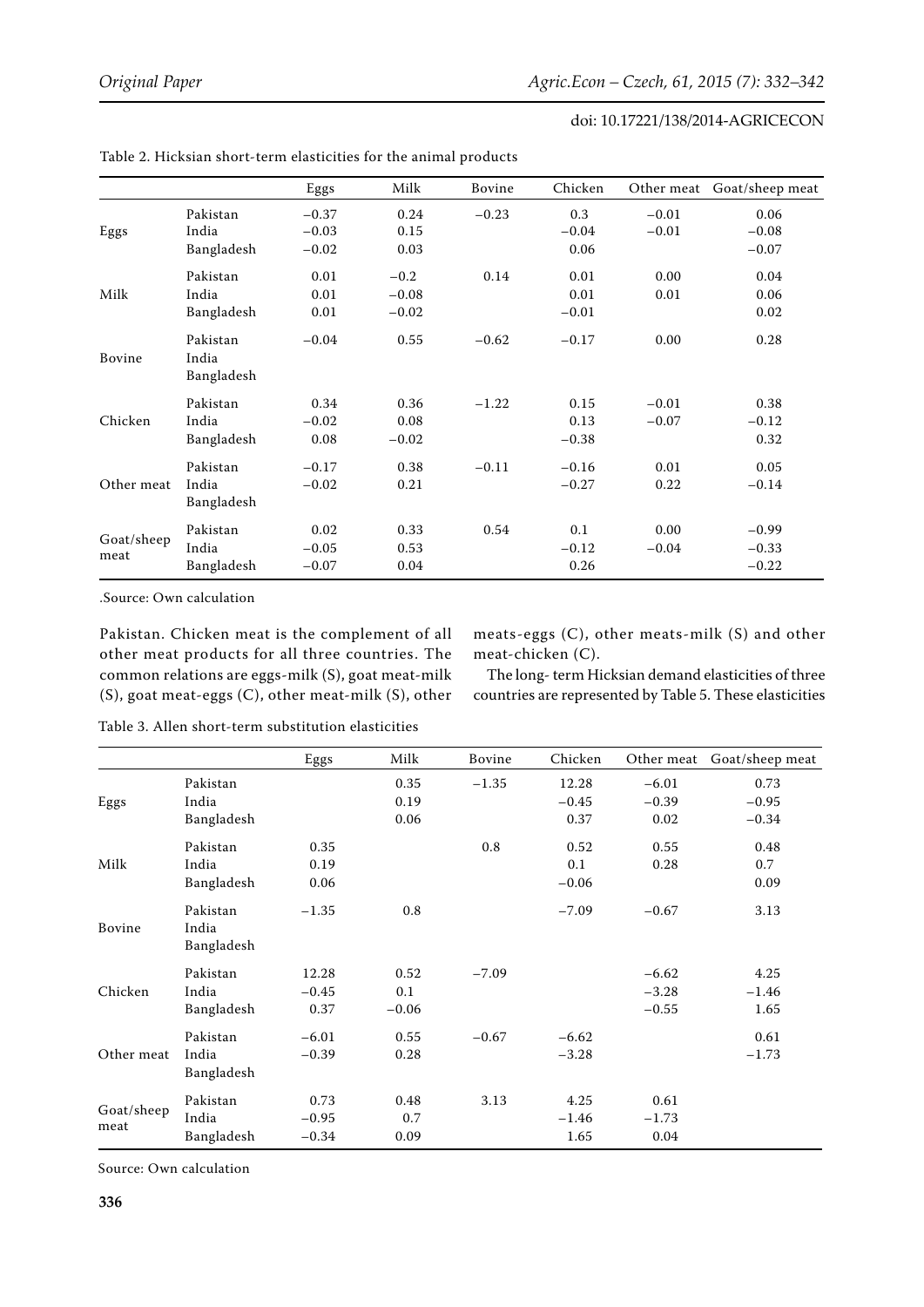|                    |                                 | Eggs                         | Milk                                          | Bovine                    | Chicken           |             | Other meat Goat/sheep meat |
|--------------------|---------------------------------|------------------------------|-----------------------------------------------|---------------------------|-------------------|-------------|----------------------------|
| Eggs               | Pakistan<br>India<br>Bangladesh |                              | S<br>$\mathbf S$<br>$\boldsymbol{\mathsf{S}}$ | $\mathsf{C}$              | S<br>C<br>S       | C<br>C<br>S | S<br>C<br>$\mathsf{C}$     |
| Milk               | Pakistan<br>India<br>Bangladesh | S<br>S<br>S                  |                                               | S                         | S<br>S<br>C       | S<br>S      | S<br>$\mathbf S$<br>S      |
| Bovine             | Pakistan<br>India<br>Bangladesh | C                            | S                                             |                           | C                 | C           | S                          |
| Chicken            | Pakistan<br>India<br>Bangladesh | S<br>$\overline{C}$<br>S     | S<br>S<br>C                                   | $\mathsf C$               |                   | C<br>C<br>C | S<br>C<br>S                |
| Other meat         | Pakistan<br>India<br>Bangladesh | $\mathsf{C}$<br>$\mathsf{C}$ | $\mathbf S$<br>$\boldsymbol{\mathsf{S}}$      | $\mathsf{C}$              | C<br>$\mathsf{C}$ |             | S<br>C                     |
| Goat/sheep<br>meat | Pakistan<br>India<br>Bangladesh | C<br>$\overline{C}$<br>C     | S<br>S<br>S                                   | $\boldsymbol{\mathsf{S}}$ | S<br>C<br>S       | S<br>C<br>S |                            |

Table 4. Matrix of the substitution and complimentary relationship

C for complementary and S for substitution relationship

Source: Own calculation

strictly follow the pattern of the Hicksian short-term elasticities. The difference between signs for poultry meat of all three countries may be explained by the change of the dietary pattern toward poultry in the long run independent on price. In Pakistan and India, the poultry sector has been evolved very quickly as a

Table 5. Hicksian long-term elasticities

|                    |                                 | Eggs    | Milk    | Bovine  | Chicken | Other meat | Goat/sheep meat |
|--------------------|---------------------------------|---------|---------|---------|---------|------------|-----------------|
|                    | Pakistan                        | $-0.28$ | 0.19    | $-0.18$ | 0.23    | $-0.01$    | 0.05            |
| Eggs               | India                           | $-0.03$ | 0.16    |         | $-0.04$ | $-0.01$    | $-0.08$         |
|                    | Bangladesh                      | $-0.02$ | 0.02    |         | 0.06    |            | $-0.06$         |
|                    | Pakistan                        | 0.01    | $-0.28$ | 0.19    | 0.02    | 0.00       | 0.06            |
| Milk               | India                           | 0.01    | $-0.08$ |         | 0.01    | 0.01       | 0.06            |
|                    | Bangladesh                      | $-0.02$ | 0.02    |         | 0.06    |            | $-0.06$         |
| Bovine             | Pakistan<br>India<br>Bangladesh | $-0.04$ | 0.58    | $-0.65$ | $-0.18$ | 0.00       | 0.29            |
| Chicken            | Pakistan                        | 0.37    | 0.39    | $-1.33$ | 0.16    | $-0.01$    | 0.41            |
|                    | India                           | $-0.02$ | 0.08    |         | 0.12    | $-0.07$    | $-0.11$         |
|                    | Bangladesh                      | 0.01    | $-0.02$ |         | $-0.01$ |            | 0.02            |
|                    | Pakistan                        | $-0.2$  | 0.44    | $-0.13$ | $-0.19$ | 0.01       | 0.06            |
| Other meat         | India                           | $-0.02$ | 0.22    |         | $-0.27$ | 0.22       | $-0.14$         |
|                    | Bangladesh                      |         |         |         |         |            |                 |
|                    | Pakistan                        | 0.02    | 0.27    | 0.44    | 0.08    | 0.00       | $-0.81$         |
| Goat/sheep<br>meat | India                           | $-0.04$ | 0.49    |         | $-0.11$ | $-0.03$    | $-0.31$         |
|                    | Bangladesh                      | $-0.08$ | 0.04    |         | 0.28    |            | $-0.24$         |

Source: Own calculation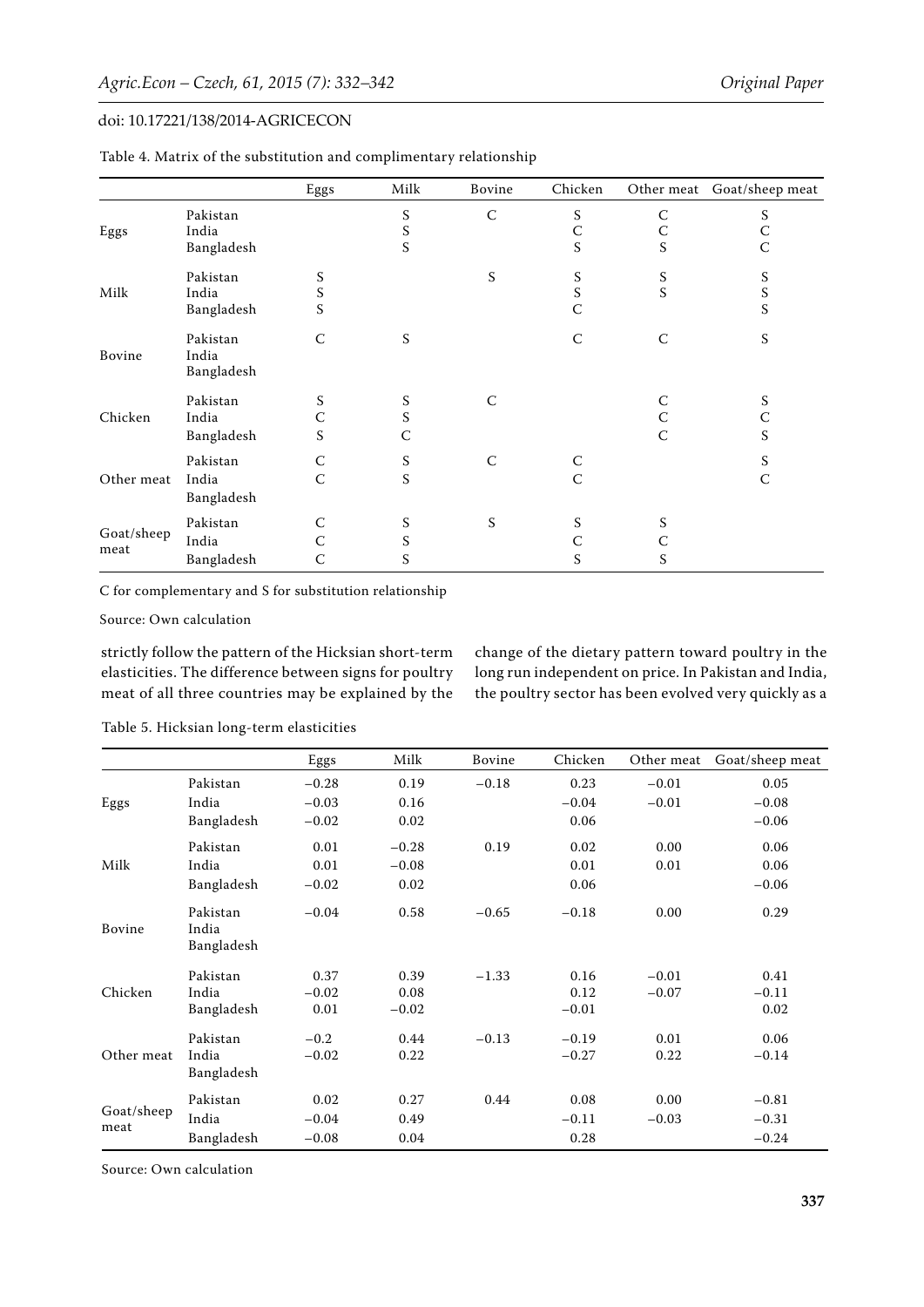|                  |                                 | Expenditure<br>elacticity | Eggs    | Milk    | Bovine  | Chicken | Other meat | Goat/sheep<br>meat |
|------------------|---------------------------------|---------------------------|---------|---------|---------|---------|------------|--------------------|
|                  | Pakistan                        | 0.32                      | $-0.37$ | 0.03    | $-0.29$ | 0.29    | $-0.01$    | 0.04               |
| Eggs             | India                           | 2.39                      | $-0.14$ | $-1.69$ |         | $-0.23$ | $-0.06$    | $-0.27$            |
|                  | Bangladesh                      | 0.79                      | $-0.19$ | $-0.31$ |         | $-0.07$ |            | $-0.22$            |
|                  | Pakistan                        | 1.52                      | $-0.03$ | $-1.25$ | $-0.12$ | $-0.02$ | 0.00       | $-0.09$            |
| Milk             | India                           | 1.05                      | $-0.04$ | $-0.89$ |         | $-0.08$ | $-0.02$    | $-0.03$            |
|                  | Bangladesh                      | 0.94                      | $-0.2$  | $-0.42$ |         | $-0.16$ |            | $-0.17$            |
| Bovine           | Pakistan<br>India<br>Bangladesh | 0.56                      | $-0.05$ | 0.17    | $-0.71$ | $-0.18$ | 0.00       | 0.23               |
|                  | Pakistan                        | 1.2                       | 0.31    | $-0.46$ | $-1.42$ | 0.12    | $-0.01$    | 0.27               |
| Chicken          | India                           | 0.58                      | $-0.05$ | $-0.37$ |         | $-0.08$ | $-0.08$    | $-0.16$            |
|                  | Bangladesh                      | 1.13                      | $-0.17$ | $-0.5$  |         | $-0.56$ |            | 0.1                |
|                  | Pakistan                        | 0.43                      | $-0.18$ | 0.08    | $-0.19$ | $-0.17$ | 0.01       | 0.02               |
| Other meat India |                                 | 1.47                      | $-0.09$ | $-0.92$ |         | $-0.39$ | 0.18       | $-0.26$            |
|                  | Bangladesh                      |                           |         |         |         |         |            |                    |
|                  | Pakistan                        | $-2.02$                   | 0.08    | 1.72    | 0.88    | 0.15    | $\Omega$   | $-0.81$            |
| Goat/sheep       | India                           | $-0.03$                   | $-0.04$ | 0.56    |         | $-0.12$ | $-0.04$    | $-0.33$            |
| meat             | Bangladesh                      | 1.27                      | $-0.36$ | $-0.5$  |         | 0.06    |            | $-0.47$            |

## Table 6. Marshallian short-term elasticities

#### Source: Own calculation

result of the growing demand and consumption. All values are less than one making all animal products relatively inelastic even in the long run, too.

The expenditure elasticities are indicated in Table 6. They are generally positive (normal goods) except for the goat/sheep meat of Pakistan and India. Eggs, other meat and milk are superior goods in India  $($  > 1) while milk and chicken are also superior goods  $($  > 1) in Pakistan. That means when the income (more precisely the expenditure on animal products) increases, the Indian consumer buys more eggs, chicken, other meat and milk among all animal products. Likewise, the chicken and goat meat are superior products in Bangladesh. One surprising result is the fact that the goat/sheep meat is "inferior good" in Pakistan and India. This can be explained by the fact that in these countries, the poultry meat is preferred to the cattle/ sheep meat due to the difference of price, so when the income increased, people used more other animal products. This could also be explained for Pakistan by the fact that the goat/sheep meat consumption is more tied to religious reasons than to prices

The Marshallian price elasticities for six (or five) products (eggs, milk, bovine meat, poultry meat, other meat and goat/sheep meat) of Pakistan, India and Bangladesh, respectively, are presented in Table 6. Like the Hicksian ones, these elasticities have not

been calculated for a specific year but for the mean values for the period 1991–2008. The values of the expenditure shares  $s_i$  and  $s_j$  appearing in the share and the elasticities equations have been replaced by their mean of the time period.

Milk is price elastic in Pakistan  $(> 1)$  while all other animal products in all three countries are relatively price-inelastic  $(< 1$ ). That means that when the price of milk increases by one percentage point, then the Pakistani consumer decreases its consumption by 1.25%. For other products in all three countries, the consumption of other products decreases by less than one percent as a result of the increase of its price by one percent.

It is important to compare our results with other authors for each country even if we can expect an important difference due to the important differences in methodology and data for different time period for each country.

The comparison of our results with the result of other authors who took animal products for these countries is represented in Table 7. These authors used the household income and expenditure survey. Haq et al. (2011) used the LA/AIDS model for the household data for rural and urban Punjab while all other authors used extended the linear and food characteristics demand system. So the present study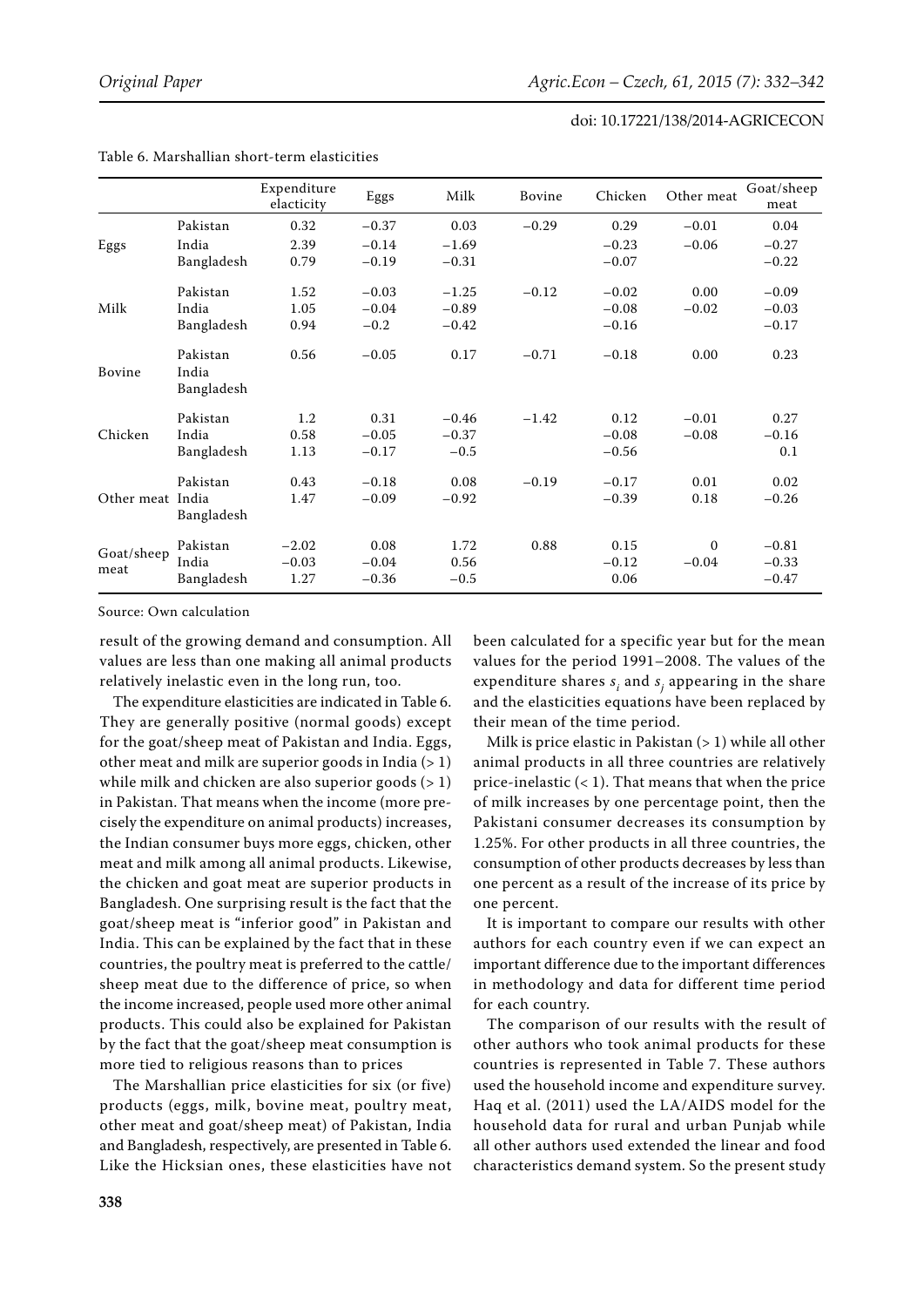|                            |       | Expenditure                      |                                 |                 | Direct price elasticity            |                 |                 |                    |
|----------------------------|-------|----------------------------------|---------------------------------|-----------------|------------------------------------|-----------------|-----------------|--------------------|
|                            |       | elasticity                       | eggs                            | milk            | bovine                             | chicken         | other meat      | goat/sheep<br>meat |
| Akmal (1994)               |       | $0.235 - 2.31^* - 0.14 - 0.96^*$ |                                 |                 |                                    |                 |                 |                    |
| Bouis et al.(1992) eggs    |       |                                  | $0.58 - 1.50^* - 1.03 - 1.08^*$ |                 |                                    |                 |                 |                    |
| our analysis               |       | 0.47                             | $-0.37$                         |                 |                                    |                 |                 |                    |
| Akmal (1994)               |       | $0.25 - 0.73*$                   |                                 | $-0.10 - 0.63*$ |                                    |                 |                 |                    |
| Bouis et al.(1992)         |       | $0.68 - 0.67*$                   |                                 | $-0.94 - 1.01*$ |                                    |                 |                 |                    |
| Seale et.<br>al.(2003)     | milk  | 0.84313                          |                                 | $-0.68183$      |                                    |                 |                 |                    |
| Huq et al.(2011)           |       | $1.10 - 1.37*$                   |                                 | $-0.75 - 0.99*$ |                                    |                 |                 |                    |
| Farooq et al.(1999)        |       | 1.55                             |                                 | $-0.94$         |                                    |                 |                 |                    |
| our analysis               |       | 2.28417867                       |                                 | $-1.36$         |                                    |                 |                 |                    |
| Akmal (1994)               |       | $0.26 - 0.37*$                   |                                 |                 | $(-0.07)$ - $(-0.56)$ <sup>*</sup> |                 |                 |                    |
| Bouis et al. (1992) bovine |       | $0.17 - 0.57*$                   |                                 |                 | $-0.71 - 0.87*$                    |                 |                 |                    |
| our analysis               |       | 0.835253547                      |                                 |                 | $-0.72$                            |                 |                 |                    |
| Akmal (1994)               |       | $0.28 - 1.7*$                    |                                 |                 |                                    | $-0.20 - 1.32*$ |                 |                    |
| Bouis et al.(1992) chicken |       | $0.46 - 1.18*$                   |                                 |                 |                                    | $-1.10 - 1.20*$ |                 |                    |
| our analysis               |       | 1.7944227                        |                                 |                 |                                    | 0.12            |                 |                    |
| Bouis et al.(1992) other   |       | $0.35 - 0.90*$                   |                                 |                 |                                    |                 | $-1.16 - 1.31*$ |                    |
| our analysis               | meat  | 0.64956003                       |                                 |                 |                                    |                 | 0.01            |                    |
| Akmal (1994)               | goat/ | $0.21 - 1.75*$                   |                                 |                 |                                    |                 |                 | $-0.15 - 1.21*$    |
| Bouis et al. (1992)        | sheep | $0.49 - 1.25*$                   |                                 |                 |                                    |                 |                 | $-1.05 - 1.15*$    |
| our analysis               | meat  | $-3.03507786$                    |                                 |                 |                                    |                 |                 | $-0.83$            |

Table 7. Table of comparison with other authors for Pakistan (Marshallian short-term elasticities)

\*shows values for range for different income groups

Source: Own calculation, Bouis (1992), Farooq et al.(1999), Huq et al.( 2011), Seale et al. (2003), Akmal (1994)

took data for 19 years and used the LA/AIDS approach by taking only animal products. For Pakistan, our expenditure elasticities are positive like in other authors (Bouis 1992; Akmal 1994; Farooq et al.1999; Seale et al. 2003; Haq et al. 2011), but our values are higher for other livestock products. That shows the

Table 8. Table of comparison with other authors for India (Marshallian short-term elasticities)

|                                    |            | Expenditure      |                           |                        | Direct price elasticity |                         |                            |
|------------------------------------|------------|------------------|---------------------------|------------------------|-------------------------|-------------------------|----------------------------|
|                                    |            | elasticity       | eggs                      | milk                   | chicken                 | other meat              | goat meat                  |
| Dastagiri (2004)<br>our analysis   | eggs       | 1.56<br>3.36     | $-1.8 - 2.85$<br>$-0.082$ |                        |                         |                         |                            |
| Dastagiri (2004)<br>Mittal (2006)  |            | 1.50<br>1.19     |                           | $-2.8-2.9*$<br>$-0.78$ |                         |                         |                            |
| Kumar et al.(2011)<br>our analysis | milk       | 0.043<br>1.48    |                           | $-0.62$<br>$-0.451$    |                         |                         |                            |
| Dastagiri (2004)<br>our analysis   | chicken    | 1.16<br>0.81     |                           |                        | $-0.32 - 0.43*$<br>0.11 |                         |                            |
| Dastagiri (2004)<br>our analysis   | other meat | 0.32<br>2.06     |                           |                        |                         | $-0.50 - 3.17*$<br>0.20 |                            |
| Dastagiri (2004)<br>our analysis   | goat meat  | 2.26<br>$-0.039$ |                           |                        |                         |                         | $-0.030 - 3.3*$<br>$-0.33$ |

\*shows values for range for different income groups

Source: Own calculation, Mittal (2006), Kumar et al. (2011), Dastagiri (2004).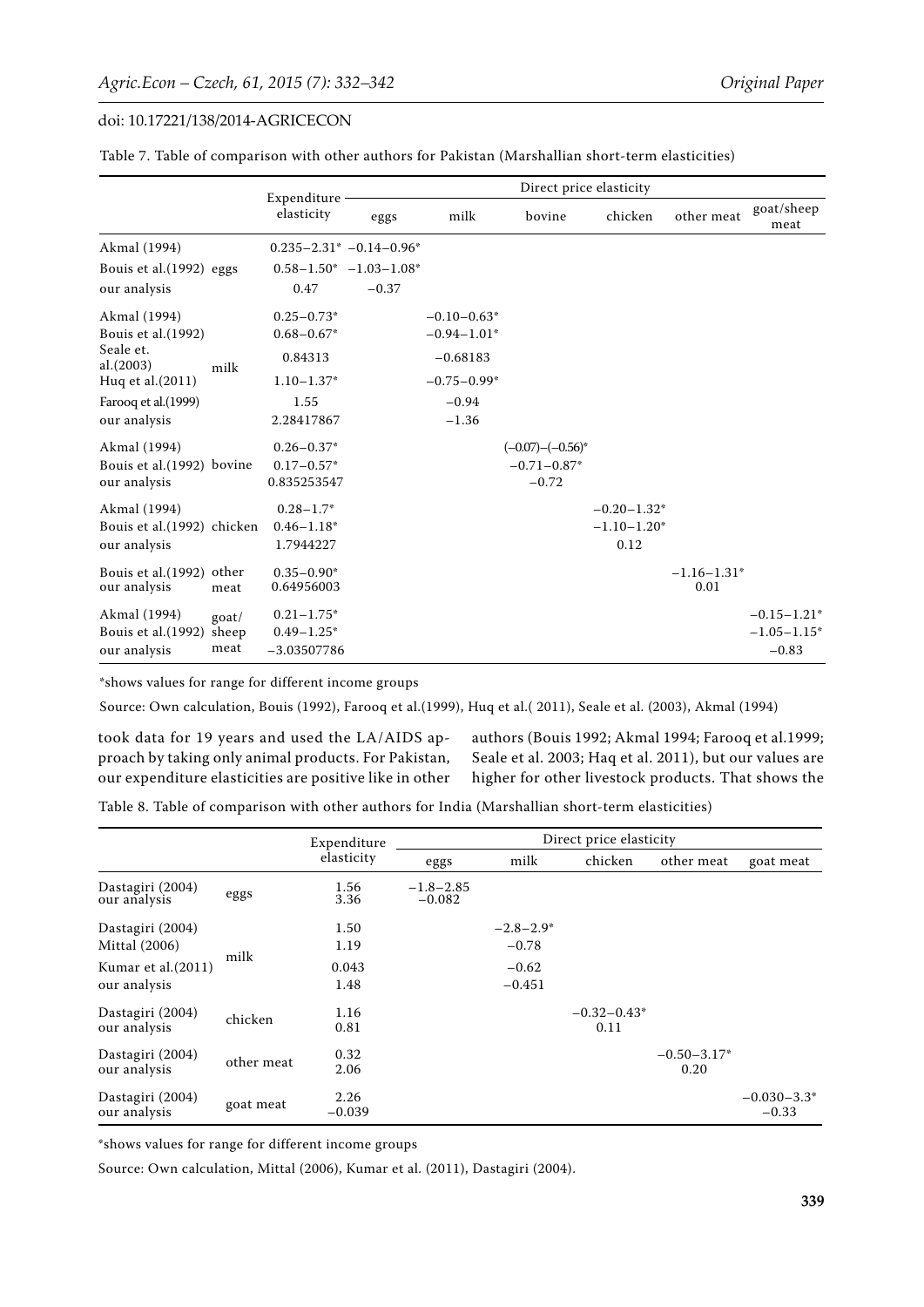change in the dietary pattern of the Pakistani consumers shifting their more expenditure to the livestock products. When we compared our Marshallian direct price elasticities with the same authors, then all signs are the same except for chicken and other meat. That means that when the chicken and other meat price increases, then their consumption also increases.

Table 8 is used to compare our results with the results of other authors (Dastagiri 2004; Mittal 2006; Kumar et al. 2011) for India. The first two authors used the QUAIDS approach for data from the national sample survey (2004/2005) for different groups and the last author used the classical regression method for the data from the national sample survey (1993/1994) for livestock products. So the present study took data for 19 years and used the LA/AIDS approach by taking only animal products. Our values of the expenditure elasticities for all products have the same signs except for the goat/sheep meat, but our values are relatively higher for other meat, milk and eggs which are expenditure-elastic. That means that when the expenditures rise, their consumption also rises. Our values for the Marshallian direct price elasticities have the same signs except for chicken and other meat, but other absolute values are relatively lower.

Table 9 is also used to compare our results with the results of other authors (Pitt 1983; Ahmed et al.1993;

Wadud 2006; Kumar et al. 2012; Huq et al. 2010) for Bangladesh. Ahmed and Shamas (1993) and Huq and Arshad (2010) used the AIDS approach for the data from the household income and expenditure survey for different income groups. Kumar et al. 2012 used QUAIDS approach for the household income and expenditure survey 2005/2006. While Pitt (1983) used Tobin variable model for data from household economic survey 1973/1974. So the present study took data for 19 years and used the LA-AIDS approach by taking only the animal products. Our values of the expenditure elasticities for all products have the same signs, but our values are relatively higher for the chicken and goat meat, which are expenditure-elastic. That means that when the expenditures rise, their consumption also rises. Our values for the Marshallian direct price elasticities have the same signs, but the values are relatively lower. Our results show that in the long run, the consumption pattern in Bangladesh is more driven by the expenditure as compared to price.

## **CONCLUSION AND DISCUSSION**

The six animal products taken in account in our analysis represent an important share of the total protein and caloric intakes in these three countries if we exclude the marine products.

|                      |            | Expenditure    |         | Direct price elasticity |         |                 |
|----------------------|------------|----------------|---------|-------------------------|---------|-----------------|
|                      |            | elasticity     | eggs    | milk                    | chicken | goat/sheep meat |
| Kumar et al. (2012)  |            | 1.25           | $-0.95$ |                         |         |                 |
| Ahmed et al. (1993)  | eggs       | 2.47           | $-2.21$ |                         |         |                 |
| our analysis         |            | 0.82           | $-0.10$ |                         |         |                 |
| Pitt (1982)          |            | $1.90 - 2.52*$ |         | $-0.25 - 1.08*$         |         |                 |
| Ahmed et al. (1993)  |            | 1.94           |         | $-1.7$                  |         |                 |
| Huq et al. (2010)    | milk       | 1.86           |         | $-0.34$                 |         |                 |
| Kumar et al. (2012)  |            | 1.79           |         | $-0.96$                 |         |                 |
| Seale et. al. (2003) |            | 0.86           |         | $-0.70$                 |         |                 |
| our analysis         |            | 0.98           |         | $-0.21$                 |         |                 |
| Wadud (2006)         |            | 1.46           |         |                         | $-0.91$ |                 |
| Kumar et al. (2012)  | chicken    | 1.97           |         |                         | $-0.87$ |                 |
| our analysis         |            | 1.17           |         |                         | $-0.47$ |                 |
| Wadud (2006)         |            | 3.08           |         |                         |         | $-0.93$         |
| Kumar et al. (2012)  | goat/sheep | 2.31           |         |                         |         | $-1.18$         |
| our analysis         | meat       | 1.32           |         |                         |         | $-0.35$         |

Table 9. Table of comparison with other authors for Bangladesh (Marshallian short-term elasticities)

Source: Own calculations, Pitt (1983), Ahmed et al. (1993); Wadud (2006); Kumar et al. (2012); Huq et al. (2010), Seale et al. (2003)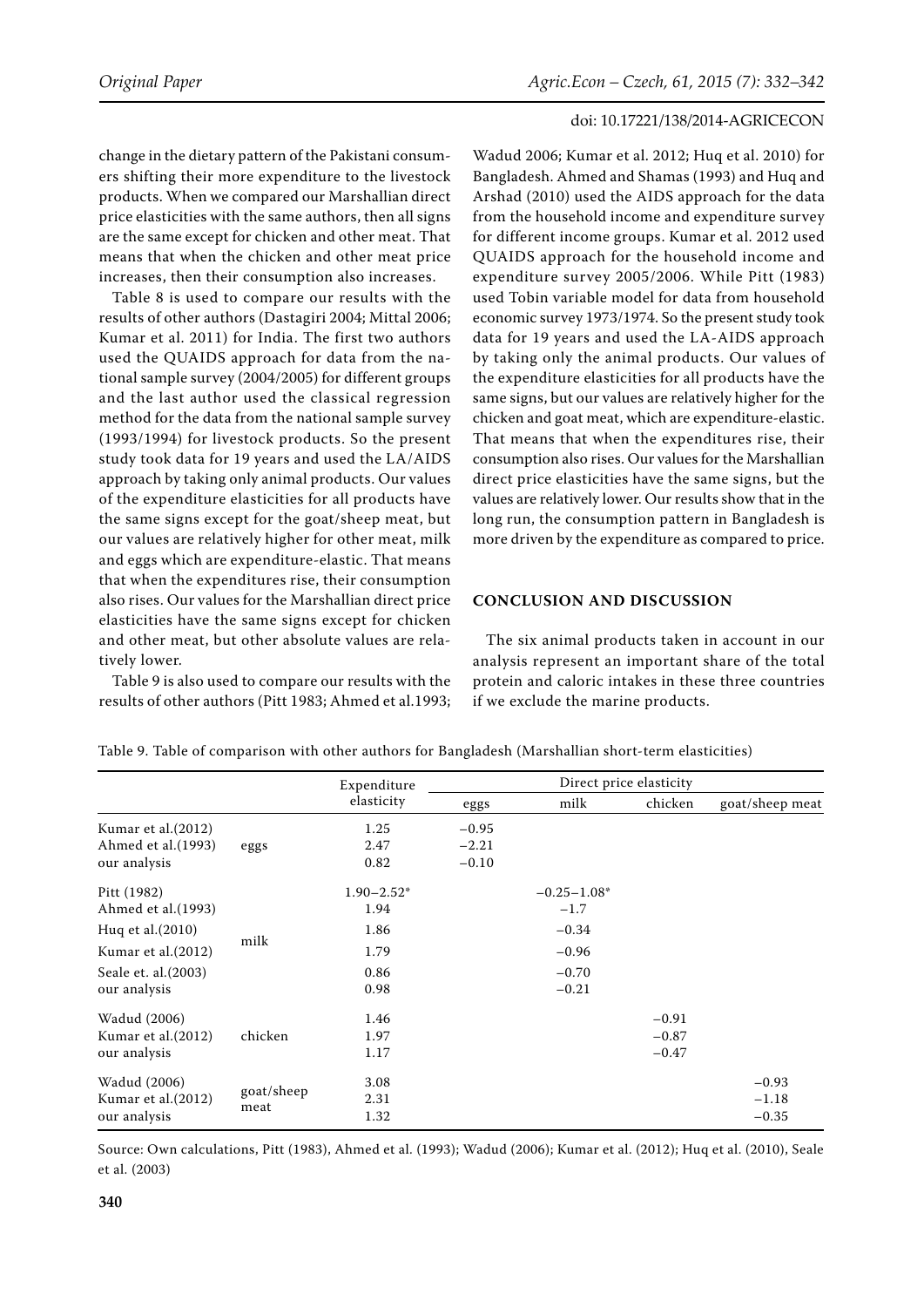Considering the FAO statistics, the consumption of major food has revealed a structural shift in the dietary pattern due to the changes in tastes, an easier access, income increase, the changes in the relative price and the urbanization pattern, but still animal products occupy a limited position in the dietary pattern of Pakistan, India and Bangladesh even if they are appreciated for their nutritional value.

Our results can contribute to the evaluation of some public policies, but our calculations are limited by some problems: the producer prices used as a proxy of consumer prices, the availability of data for the limited numbers of years (19), some questions on accuracy of the FAO data. It is important to notice that, contrary to many other studies, our work, based on econometric estimations of the yearly data, is limited to animal food, while other authors used the panel data on a specific year for all food products (and eventually some non-food products). Due to these differences of methodology, it is evident that the values of the main calculated parameters (elasticities) are different

According to our results, eggs and milk in India are expenditure-elastic like in others (Dastgiri 2004; Mittal 2006). This implies that as the expenditure or the income level increases, the proportion of the expenditure or income on eggs and milk is much higher than for other products in our analysis. However, all other products are expenditure-inelastic for India. On the other hand, the price-inelastic animal products in India show that the increase in price will not have much impact on their consumption. Our results coincide with the previous studies of (Dastagiri 2004; Mittal 2006; Kumar et al. 2011). So, if the Indian government increases the income of the poor (with low income), it will lead to an important increase in their protein and caloric intake, as the income augmentation will create a manifold increase in the consumption in eggs and milk. On the contrary, a subsidy on the prices of these prices would not generate any important effect in the consumption of both these products.

For Pakistan, all the products taken into the analysis are price -inelastic, like in other studies (Bouis 1992; Haq et al.2011). However, the signs of elasticity are positive for the chicken and other meat in Pakistan. The expenditure elasticities for chicken, goat meat and milk are  $(> 1)$ , making them expenditure elastic products. Our results are different for the chicken and goat meat elastcities, which were previously calculated by (Bouis 1992; Akmal 1994). Thus, the

Pakistan government should increase the income of the poor to increase the nourishment level by giving subsidies as it would increase the consumption of the chicken and milk more than the income increase.

Whereas in Bangladesh, all the products in our analysis are price inelastic. These results are in line with the previous studies of (Wadud 2006; Huq and Arshad 2010; Kumar et al. 2012). Therefore, the expenditure elasticities for chicken and goat meat are (>1) making them the expenditure elastic products in Bangladesh. The results of our study are in line with the previous studies of (Wadud 2006; Kumar et al. 2010). However, the elasticities for milk and eggs in our studies are in contrast with the previous ones making them expenditure inelastic products (Pitt 1982; Ahmed and Shams 1993; Huq et al. 2010; Kumar et al. 2012). The Bangladesh government should also concentrate on increasing the income level of the poor which will ultimately increase the consumption of the chicken and goat meat in their diet leading to boosting their protein and caloric intake.

Our results exhibit more or less the same pattern like in other authors. The respective governments can pursue the policy of enhancing the nourishment of their citizens through considering the share of every food sector. As in Pakistan, animal products are making the big share so the government should focus on this sector more.

All our six animal products are price-inelastic in all three countries. So, it would not be rational for the governments to decrease the prices of the products to boost the nourishment level. However, in every country two or more of the animal products are expenditure elastic. Thus, the respective governments can consider the option to increase the income level (by giving subsidy to consumer) or to achieve the target of better protein and calories intake by decreasing prices (by price subsidy).

## **REFERENCE**

- Ahmed A.U., Shams Y. (1993). Demand Parameters in Rural Bangladesh. International Food Policy Research Institute, Bangladesh Food Policy Project, Dhaka Funded.
- Akmal M. (1994): The production and consumption of livestock foods in Pakistan: a look into future. The Pakistan Development Review, 33: 19–39.
- Alderman H. (1988): Estimates of consumer price response in Pakistan using market price as data. Pakistan Development Review, 27: 89–107.